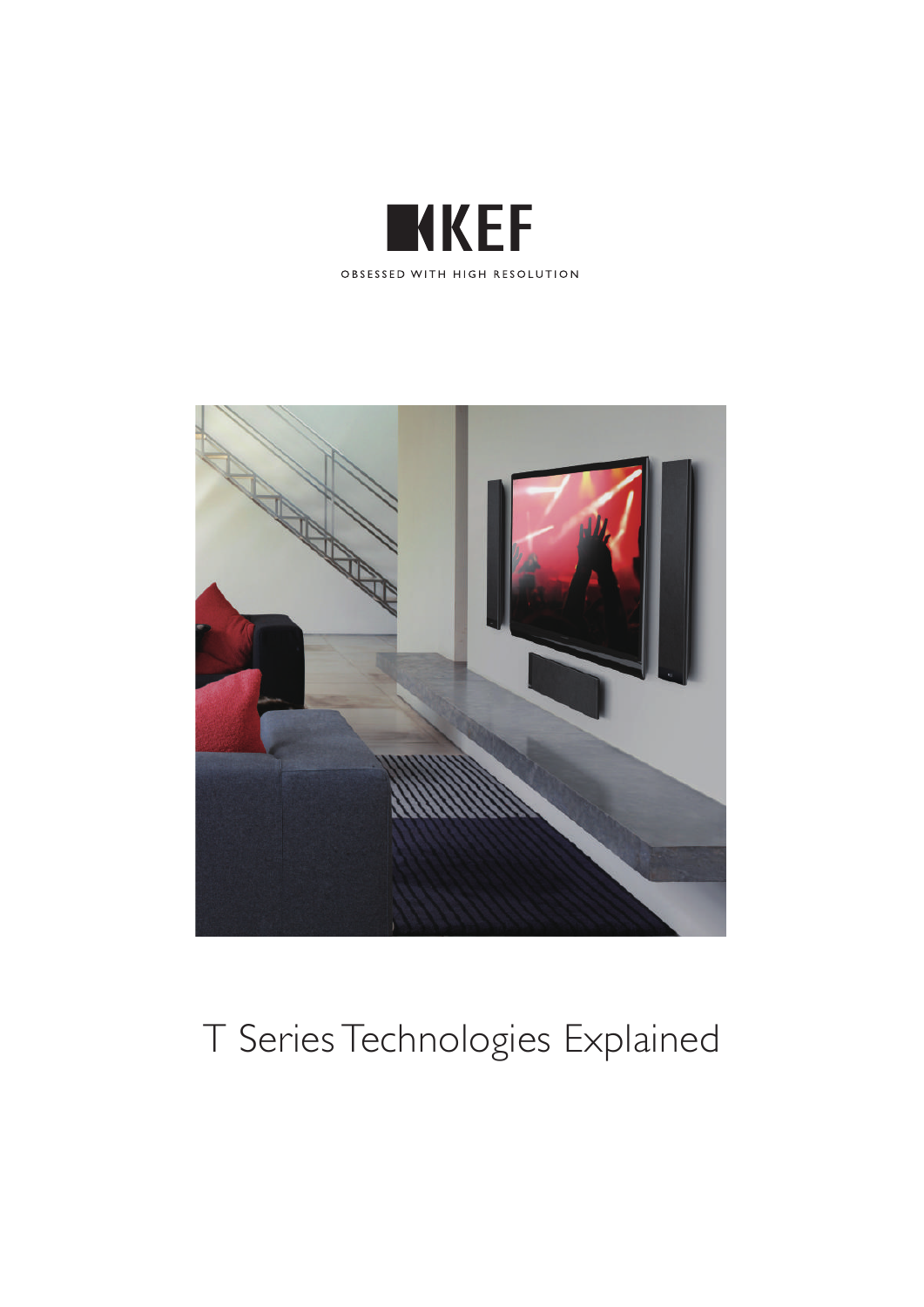# **CONTENTS**

1 INTRODUCTION

PART I - T SERIES COMPONENTS

- 2 ULTRA SLIM BASS DRIVER
- 3 LARGE NEW VENTED TWEETER
- 4 TOTAL SYSTEM DESIGN

PART II - T SERIES TECHNOLOGIES

- 5 VENTED TWEETER
- 6 TWIN LAYERED MF DRIVER
- 7 TANGERINE WAVEGUIDE
- 8 SLIM SYSTEM DESIGN
- 9 WALL-MOUNT BASS EXTENSION
- 10 Z-FLEX SURROUND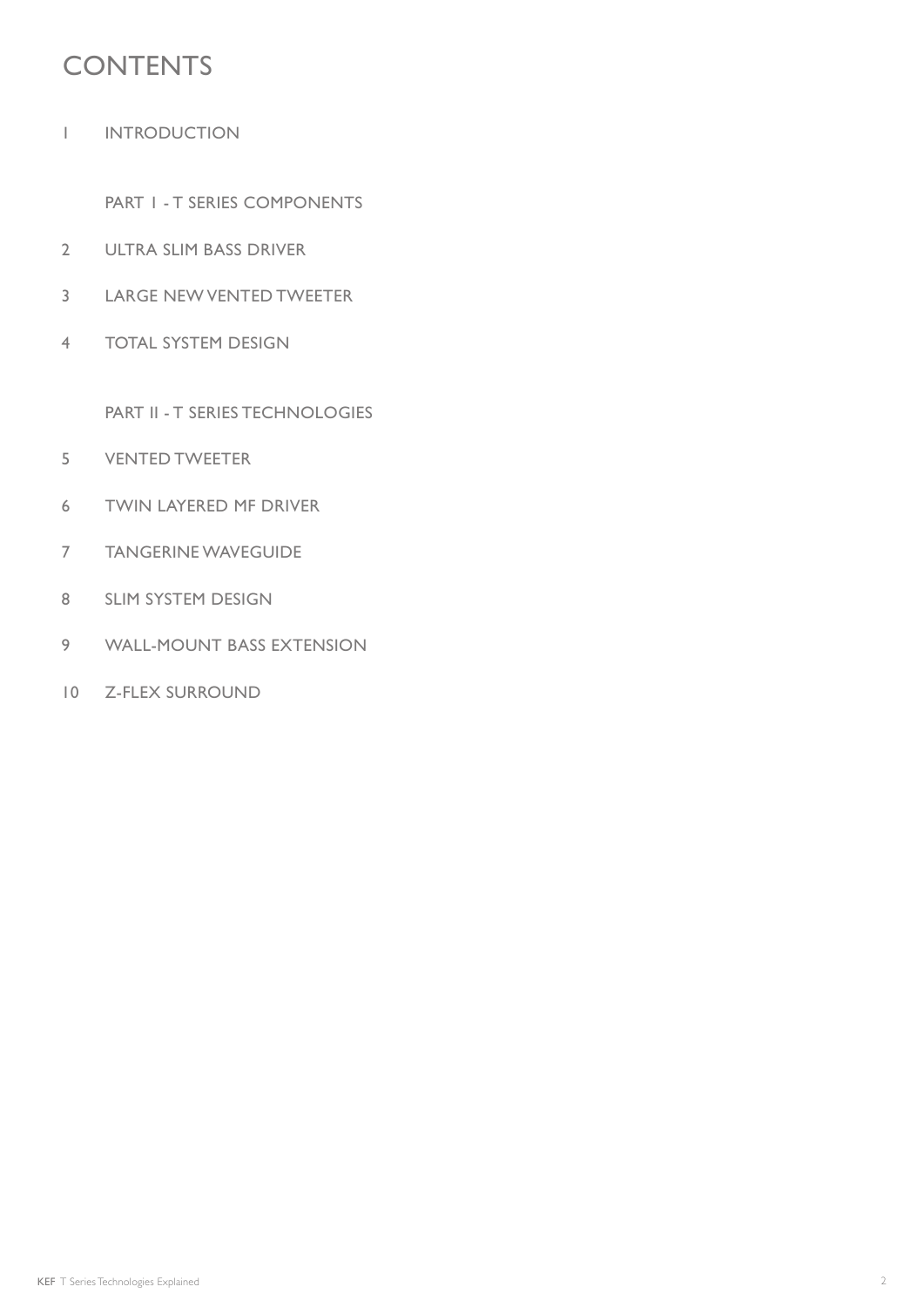# **INTRODUCTION**



With a flat screen TV, you want speakers to match. Really flat. More importantly, you also want to fill the room with high definition 3D sound that's every bit as involving as what's on screen.

# The best of home theatre

With KEF's new T Series, you get exceptionally slim profile speakers that generate all the intricacy, spaciousness and dynamic range of a high end conventional design.

#### You'd expect no less from KEF.

With some of the finest speakers in the world to our credit, ours is a 50-year success story of innovation that includes unrivalled experience of home theatre: our multi-award winning systems have for years been the standard by which others are judged.

No wonder even the most demanding listeners love the new T Series the first time they hear it – and when you discover the unique technologies crammed into each slender enclosure, you understand why…

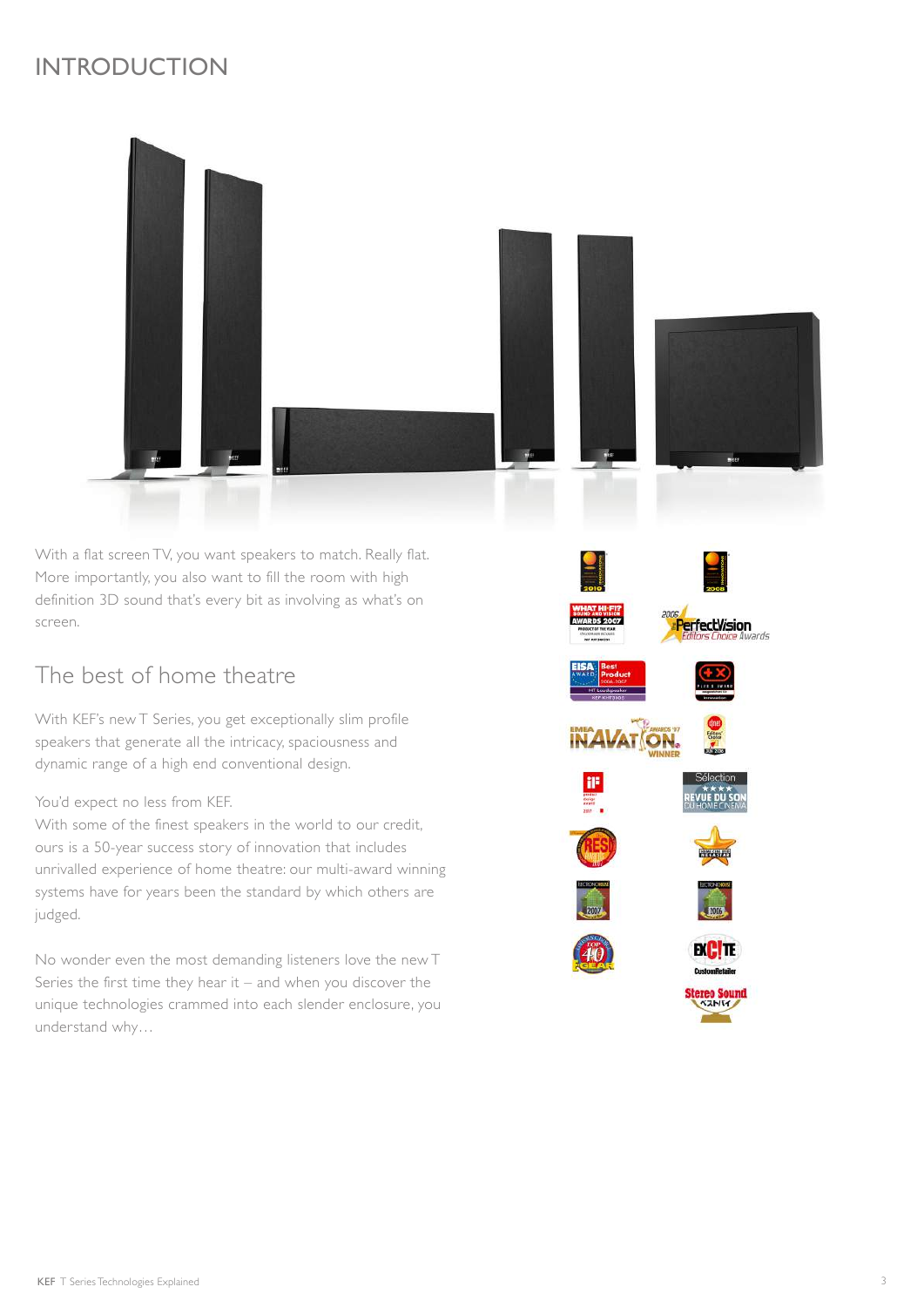The new T Series is aimed at delivering true hi-fi performance in ultra-shallow speaker enclosures to meet the demand for speaker systems to physically match the new generation of OLED and LED TVs.



• The T101 is the smallest satellite in the T-series range housing a 25mm (1 inch) tweeter and a 120mm (4 inch) midrange driver



• The T301 is the largest satellite in the T-series range housing a 25mm (1 inch) tweeter between two 120mm (4 inch) midrange drivers

# PART 1 - T SERIES COMPONENTS

# ULTRA SLIM BASS DRIVER

At the heart of the T101 and T301 satellites is the new Twin Layered MF Driver. This revolutionary low profile drive unit is incredibly slim (only 27mm deep). However, it delivers the performance of a drive unit several times its depth.

# Twin Layered Radiating Diaphragm

The T-Series uses a Twin Layered MF Driver (patent pending). This is comprised of a moulded radiating diaphragm with integral stiffening ribs running radially and circumferentially. A thin layer of high modulus material on the rear of the ribs provides additional stiffness. This structure ensures the diaphragm moves pistonically within its working frequency band, whilst occupying a depth of only 5mm. This technology has been developed and optimised using finite element analysis.

# Z-Flex Surround

The T-Series Midrange Driver features a Z-Flex Surround. This

revolutionary new design minimises mass-loading on the edge of the diaphragm helping maintain pistonic motion up to a high frequency. Its carefully designed undulations and supporting block prevent resonances whilst allowing simple motion such as the diaphragm moving forwards and backwards. The relatively flat and smooth form surface of the Z-Flex Surround minimises colouration to sound from the Tweeter. Finite element analysis was used heavily in the development of this new surround.



### Concentric Suspension

Conventional midrange drivers have a cone, voice coil in a magnetic gap, and a suspension attached between them around the voice coil former. There must be enough space around the suspension to prevent it colliding with the other parts as the driver moves backwards and forwards. This sequential arrangement of the three parts plus clearances restricts the minimum depth of the driver. For many loudspeakers this is unimportant, but the T-Series Slim System Design demands a slimmer driver.

The T-Series Midrange Driver suspension has been designed for low build height. Its inner edge has a larger diameter than the former, so it sits concentrically around the voice coil. The main 'rolls' of the suspension are aligned with its outer mounting position on the driver chassis. The inner edge protrudes up to attach to moulded tabs on the rear of the diaphragm ribs. This protrusion is sometimes known as a 'cup', in a such a suspension the 'cup' allows for the difference in height of the mounting positions and prevents the suspension hitting the rear of the diaphragm. The cup is reinforced with a metal loop (patent pending). This prevents excessive bending as the diaphragm moves backwards which keeps the suspension stiffness symmetrical and high enough to limit motion. This minimises distortion and increases the power handling of the midrange drive unit.



• Cut-away CAD rendering of the new T-Series midrange driver.



• Prototype parts show the twin layered structure.



• Comparison of new T-Series driver (left) with a conventional driver of the same cone diameter (right).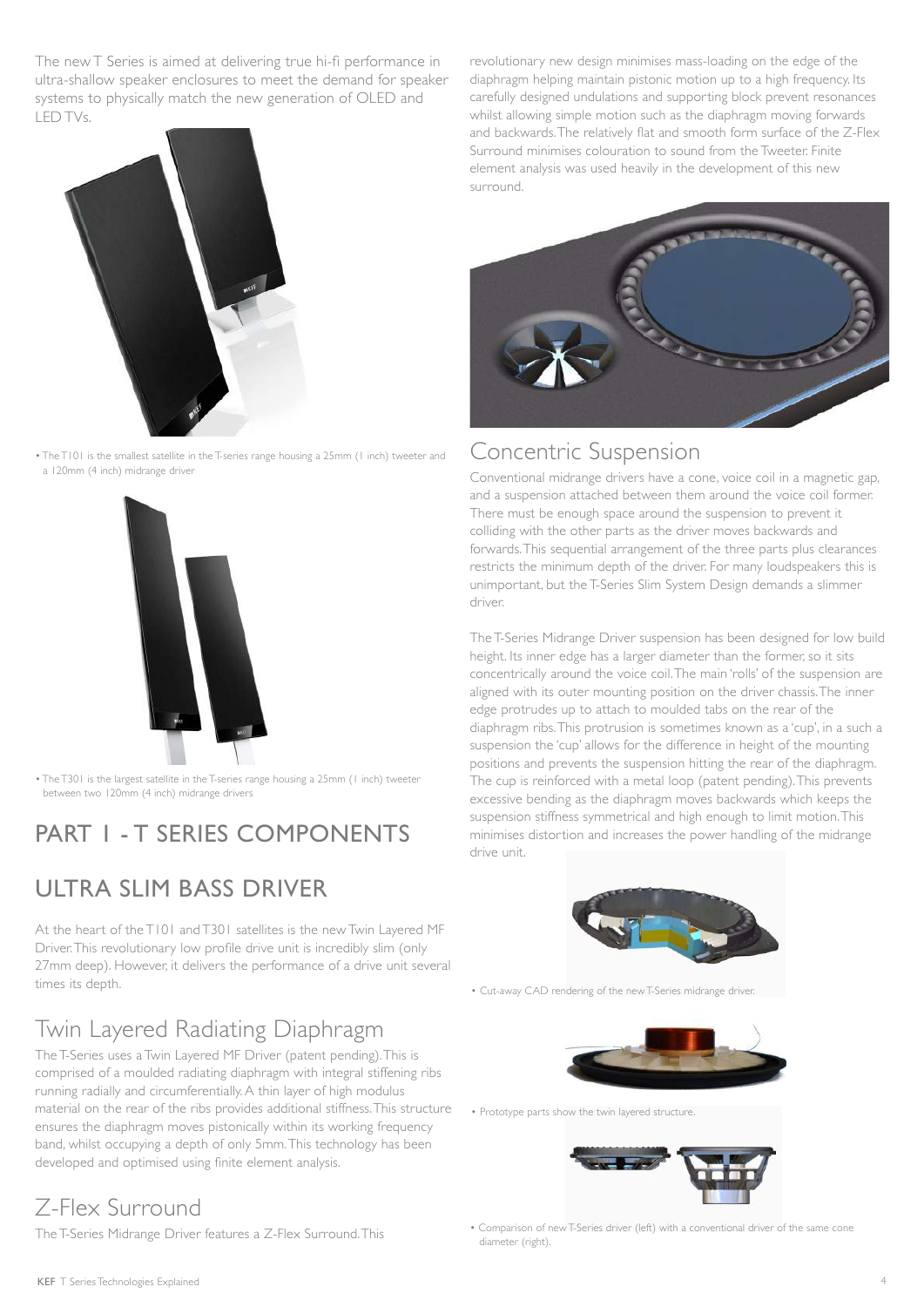

• CAD cutaway showing the new T-Series midrange driver mounted into the T-Series cabinet.

# LARGE NEW VENTED TWEETER

In recent years KEF has made great progress in tweeter technology and for the new T-Series we have been able to use some of the technology we use in our high end products. The diameter of the tweeter has been increased to 25mm instead of the 19mm that is more usual on products of this kind. The 25mm size has the ideal compromise between high frequency extension and output capability which is why we use 25mm tweeters on our flagship Muon and Reference Series models.

Despite the very shallow depth of the loudspeaker we have been able to incorporate a venting system into the rear of the tweeter magnet system similar to that found in the KEF Reference Series.

Another distinctive feature of the tweeter is the Tangerine Waveguide which covers the dome which increases the sensitivity and dispersion at the very top end. We have also paid a lot of attention to the lower end of the tweeter to ensure that we have a low resonance which allows us to use the tweeter over a wider bandwidth and to use a simpler crossover design.

Many hours of careful analysis and design have resulted in us being able to put technologies into this design which in previous years would only have been found in the very highest-end loudspeakers.





• Detail of tweeter showing Tangerine Waveguide and rear venting.

• T-series Vented Tweeter and Tangerine Waveguide.

# TOTAL SYSTEM DESIGN

#### Cabinet

The cabinet structure for the T-series incorporates a number of clever features which help to retain the minimum build height. The speaker is easy to install and flexible in the way it can be positioned. As with all KEF speakers, special care has been taken to control cabinet resonances.

# Minimum build height

The terminals have been fully integrated into the cabinet to avoid adding to the depth of the speaker. The T-series also features zero build height wall mounting connections. Some TVs and speakers advertise that they are slim design, but the wall brackets can drastically add to the depth when wall mounted. The T-series wall brackets only add 2.5mm to the product depth when wall mounted.



### Flexible stands

The desk stand for the centre speakers allow you to have the centre speaker positioned vertically or tilted back by 5 degrees. This allows the speaker to be directed towards the listener, increasing the intelligibility of the critical centre channel.



# Fully braced structure

Cabinet mechanics is an important part of the system design and special care has been taken to ensure these new cabinets are acoustically inert. This is critical for maintaining the clean midrange produced by the new drive units. The drive units and cabinets have been designed together in such a way that the drive units brace the cabinets to stop any unwanted cabinet resonances that could colour the sound.

# Subwoofer

The T2 is a slim and sleek subwoofer ideally designed for use with the T-series. The strong and inert enclosure houses a 250mm (10in.) bass drive unit in a closed box configuration. This closed box configuration delivers tight and accurate bass ideal for music. The variable EQ allows you to tailor the bass output to delivery truly earth shaking bass for the ultimate home theatre experience. The T2 features an ultra-reliable, high efficiency 250W Class-D amplifier, which can play very loud and very clean - all day long if necessary.

The subwoofer is normally one of the largest speakers in a home theatre system and as such we have designed the T2 to be as slim as possible, allowing it to be positioned close to a wall or in the corner with no reduction in its performance. This allows you to maintain a clean, clutter free look whilst still delivering a level of performance that you would expect from a much larger subwoofer. The T2 also uses SmartBass™ "connect and go" technology for simplicity of set up. Our engineers have carefully designed the T2 to be as easy and practical as possible; just connect it to the mains and your AV receiver to be assured of optimum performance without the hassle of "tweaking".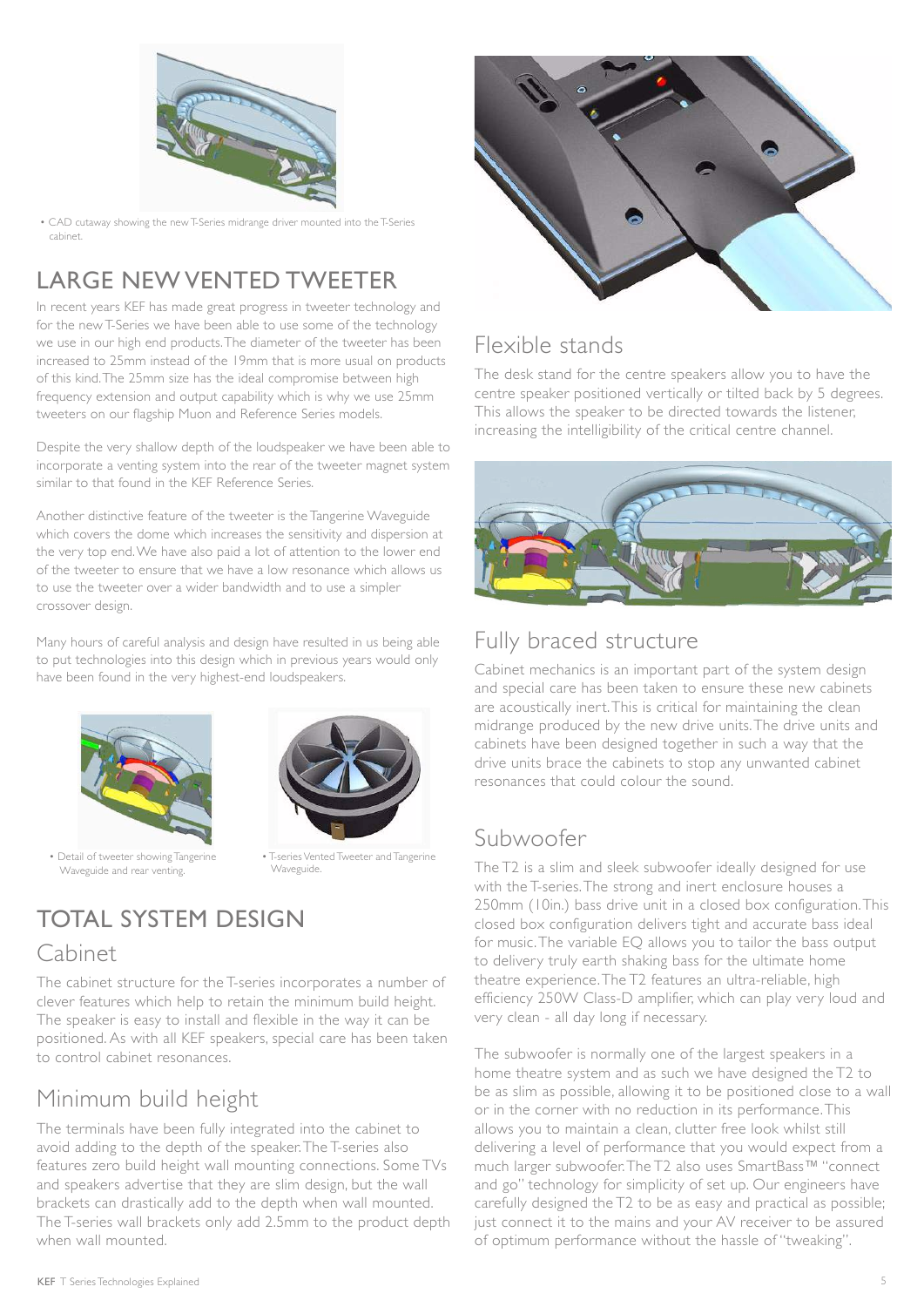All of this means that the T2 is an ideal subwoofer if you want a 'no compromises' performer without the hassle of a large box that just doesn't look right in your room; whether you are listening to your favourite music or watching the latest Hollywood blockbuster.



• A satellite designed for maximum bass when used on its own does not integrate well with a subwoofer.



• A satellite designed specifically for use with a subwoofer integrates well.

# PART II - T SERIES TECHNOLOGIES

#### VENTED TWEETER

The T-Series has a Vented Tweeter. This increases the amount of air enclosed behind the dome to reduce distortion of the sound.

# An Analogy

Imagine two mattresses made from the same type of foam, one thick and one thin. Most people would find the thick mattress more comfortable. This is because their weight on the thin mattress compresses it to the point that they can feel the hard bed slats beneath. The extra material of the thick mattress means it is not compressed fully and thus still feels soft and springy.



## Air Behind the Tweeter Dome

The dome of a tweeter vibrates the air around it, in front of the dome this vibration is propagated away as sound, to the rear is an enclosed pocket of air. The dome pushing on the enclosed air experiences something similar to the person on the mattress. If the enclosure is too small the air undergoes large compressions and expansions. It will behave in a non-linear manner and cause distortion. This can be compared to the discomfort of laying on the thin mattress. In a larger enclosure the compressions and expansions are relatively small. The air in this case will act as a spring and the sound we hear will have much lower distortion.



The image above shows the behaviour of the tweeter vent. Rear radiation from the dome travels down the duct and is gently absorbed in the acoustic damping material.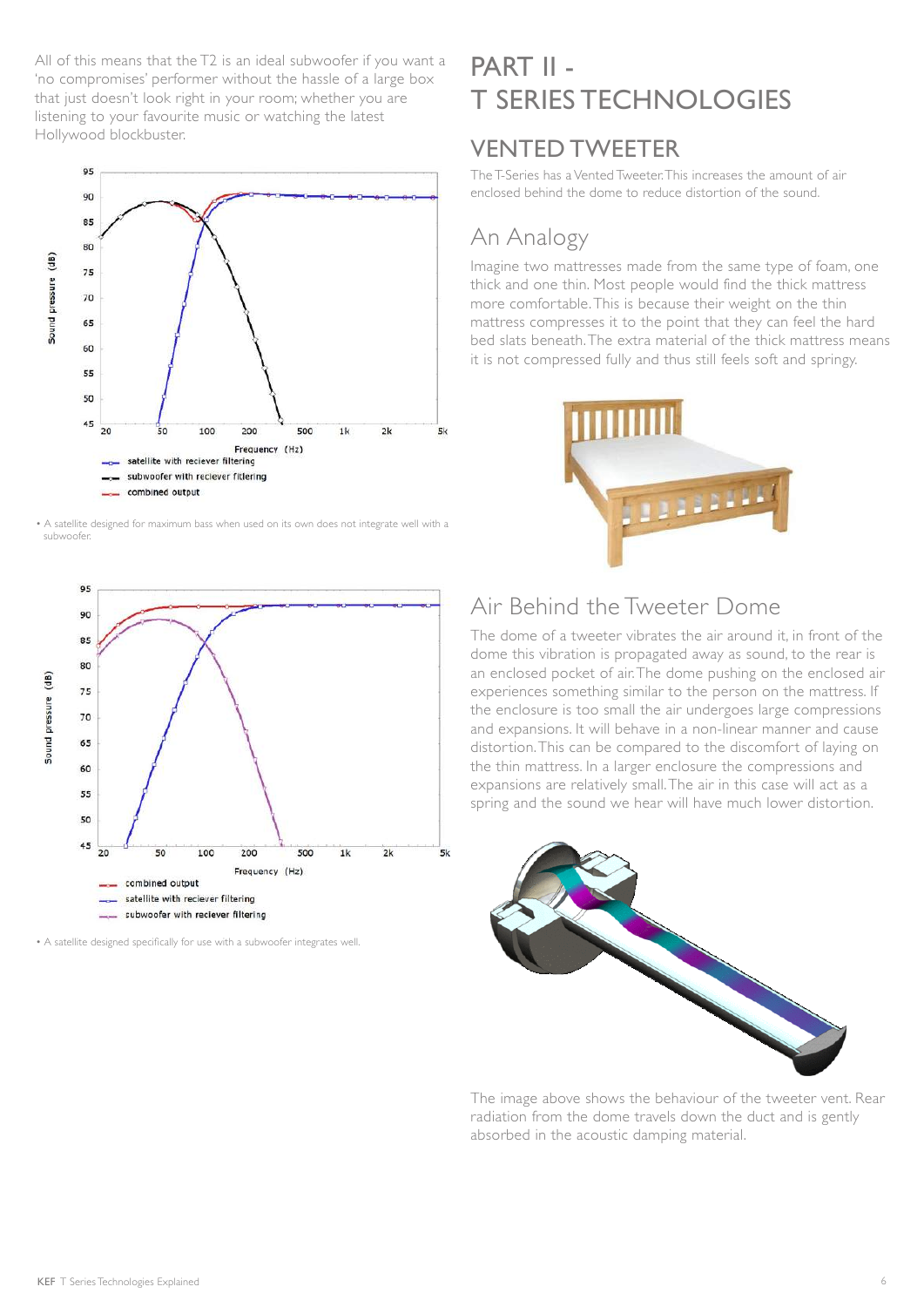# TWIN LAYERED MF DRIVER

The T-Series Midrange Driver features a twin layered radiating diaphragm. This technology (patent pending) allows the driver to be slim and flat whilst still maintaining pistonic motion up to a high frequency. The design has been optimised by finite element analysis.

# Slim Driver

The Slim System Design means the the Midrange Driver can be only 27mm deep. The space required for the magnet assembly, and that required to allow 4mm of diaphragm excursion forwards and backwards, leaves only 5mm of depth for the diaphragm. A simple flat diaphragm geometry has very little inherent stiffness. Such a flat diaphragm would have structural bending resonances at low frequencies, which would affect the magnitude and directivity of the radiated sound field within the working range of the driver. Over the midrange driver's 95mm diameter a conventional cone or dome geometry of this depth would have very little curvature and thus again little inherent stiffness. The twin layered diaphragm design has high stiffness in spite of its restricted depth. There is no diaphragm resonance below 2kHz which is its operating bandwidth.



# Perfect Baffle

Discontinuities in the loudspeaker baffle cause reflections and resonances of higher frequency sound waves. A deep cone midrange driver can therefore colour the sound of a nearby tweeter. The flat fronted T-Series Midrange Driver with smooth surround has minimal effect on the tweeter. This is a step towards creating the Perfect Baffle as seen in the KEF Concept Blade.

# Twin Layered Structure

The radiating diaphragm is a thin walled moulding. The material is chosen to provide relatively high stiffness and damping with the ability to be moulded into thin sections (down to 0.3mm). Ribs extend perpendicular to the rear of the surface. These are positioned both radially and circumferentially. The radial ribs significantly stiffen the diaphragm to raise the frequency of its fundamental (circularly symmetrical) resonance. The circular ribs are located for attaching the voice coil former and suspension and brace the diaphragm structure.The twin layered structure has a thin layer of high elastic modulus material on the back of the ribs. This increases the diaphragm stiffness further to push the fundamental resonance above the working frequency bandwidth of the midrange driver.

The technology has been developed using finite element analysis (FEA) computer modelling. This allows very fine optimisation of the design geometry and materials to produce a very high performance loudspeaker driver.





• A flat diaphragm using new twin layered technology behaves almost pistonically.

• A flat diaphragm using conventional technology resonates severely.

# Ventilation

Gaps in the circumferential ribs and holes in the rear layer allow air flow through the structure. The straight radial ribs provide uninterrupted air channels. This prevents high air pressure fluctuations within the voice coil under the vibrating diaphragm.

# TANGERINE WAVFGUIDE

The Tangerine Waveguide is a patented KEF Technology which is now used in a number of products throughout the range. The technology was developed from research work into compression drivers which are used in high power systems for concerts.<sup>[1]</sup> Compression drivers are very susceptible to acoustic resonances which occur in front of the tweeter dome. Whilst looking into the behaviour of compression drivers in detail, it was realised that the source of these acoustic resonances is also present in a normal direct radiating tweeter. The Tangerine Waveguide is designed to compensate for these problems thereby improving the coupling between the tweeter dome and the air.<sup>[2]</sup>



#### References

<sup>1.</sup> M. Dodd and J. Oclee-Brown, "A New Methodology for the Acoustic Design of Compression Driver Phase Plugs with Concentric Annular Channels," presented at The 123rd Convention of the AES, preprint 7258, Oct 2007.

<sup>2.</sup> M. Dodd and I. Oclee-Brown, "A New Methodology for the Acoustic Design of Compression Driver Phase Plugs with Radial Channels," presented at The 125th Convention of the AES, preprint 7532, Oct 2008.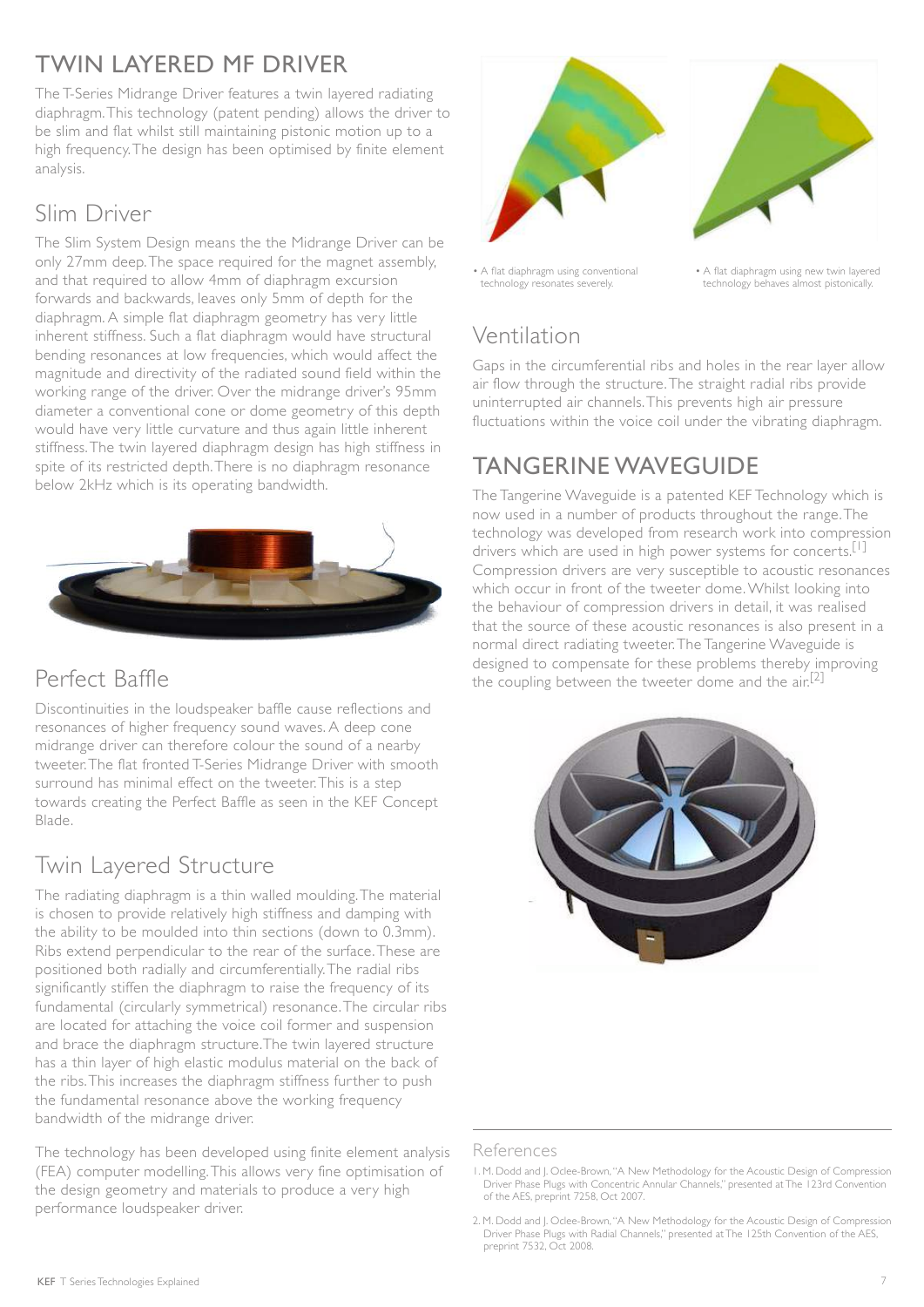# SLIM SYSTEM DESIGN

Satellite speakers designed to match the current generation of plasma and LCD flat panel TVs typically have a depth of around 100mm (4 in.). The KEF KHT6000, for example, is one of the shallowest at a basic speaker depth of 85mm. However, the latest LED and OLED flat TVs are significantly shallower than this and there is a definite requirement for speaker systems of similar depth proportions but with true hi-fi performance.

# Extremely slim system design

The key to reducing the depth of the T series satellites is a new ultra-shallow midrange drive unit which has a total depth of only 27mm (compared to 70mm for the KHT3000 Uni-Q from which it is derived). This is achieved without any reduction in cone area, so the acoustic performance of a true 4.5 inch unit is maintained. This new bass/midrange unit has allowed a total enclosure depth of only 37mm including the wall bracket.

Enclosures of such shallow dimensions require careful mechanical design to ensure the internal volume is fully utilized by the drive units with minimal acoustic losses and that panel resonances are kept to insignificant levels by suitable bracing. In addition, the packaging of the internal crossover network, acoustic damping materials, internal cabling and connections all require special attention so that the key acoustic parameters are not compromised and ergonomics are straightforward and logical.



• The new T Series is designed to look right at home next to the latest thin screens.



• A comparison of a prototype satellite alongside the prototype HTS3001 satellite speaker.

# WALL-MOUNT BASS EXTENSION

The sound of a loudspeaker will vary depending on where it is positioned relative to the walls of a room. Generally, loudspeakers sound best when they are positioned in "free space", for example, on a stand, more than 0.5m from any walls. This is what produces a natural sound, in the same way that the sound of someone speaking or playing a musical instrument will be best when they are well away from the walls and corners of the room.

When a loudspeaker is positioned "on-wall" the sound changes in a relatively predictable way: the upper bass is enhanced and a dip appears in the midrange – this is what we instinctively recognize as the "wall effect". However, if we know that a particular speaker will generally be positioned "on-wall" we can correct for these effects and ensure that the speaker will sound natural in that position.



• Simulation showing the bass response boost wall effect.

### Selecta-Mount

Because the T Series satellites are designed to match the new generation of super slim TVs and will generally be mounted "on-wall" using the supplied bracket or positioned very close to the wall on the desk stand, they have been specifically balanced for the "on-wall" location. However, for those occasions when they are used on the floor stand - when they will be a significant distance from the nearest wall – the KEF Selecta-mount system automatically adjusts the balance for an "off-wall" location. This is accomplished by a clever connection arrangement in the stands which introduces an extra filter section ahead of the speaker's crossover network to switch the speaker into its "free-space" balance.



• The floor stand neatly connects to the loudspeaker and automatically adjusts the satellite for optimum freespace performance.



• Within the stand a small electrical circuit makes the response adjustments, terminals are located at the base for easy connection.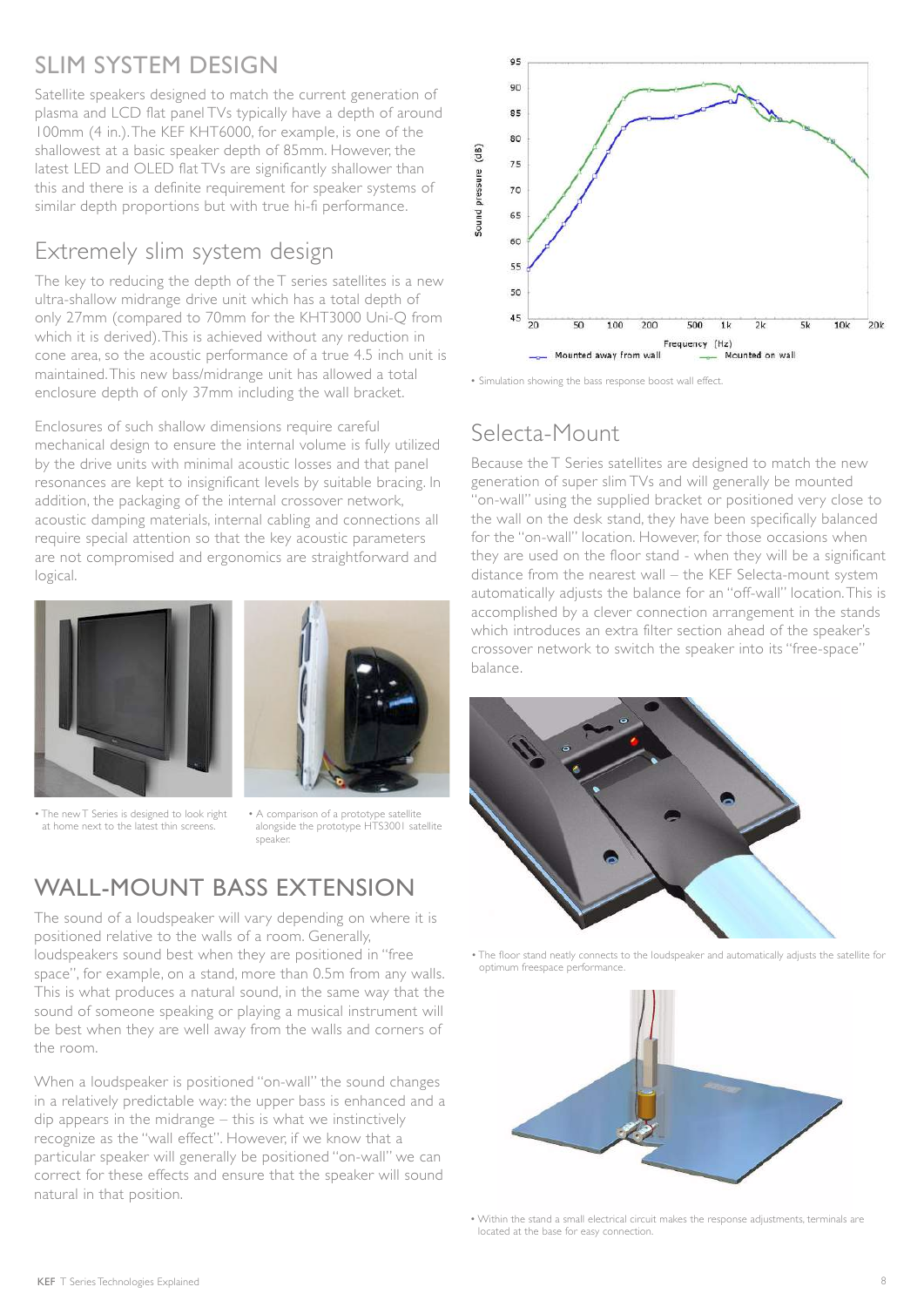# Z-FLEX SURROUND

An important feature of the T Series Midrange Driver is the new Z-Flex Surround. The surround is a critical component of any bass/midrange driver. The designer must carefully choose the material and shape so as to avoid irregularities in the midband response due to resonance in the moving parts whilst at the same time allowing sufficient excursion of the cone in order to reproduce bass frequencies. Most modern drivers use a half-roll design typically moulded from butyl rubber. The half-roll design can often perform well if carefully designed, however, KEF's computer modelling techniques have allowed us to investigate some more adventurous possibilities. The Z-Flex surround is the result.

The images below show how the Z-Flex surround changes shape when the cone moves back and forth. This is quite unlike the motion that is normally seen with a conventional half-roll design.





• FEA model showing the Z-Flex surround deformation as the cone moves forward.

• FEA model showing the Z-Flex surround deformation as the cone moves backward.



# Design Features

Unlike a conventional surround, the Z-Flex allows very fine control over the surround behaviour. There are three main features which are critical to the performance:

- The membrane sections which form the air seal
- The supporting blocks attached to the membrane
- The undulations on the front surface of the membrane

The membrane section is present to form an air seal, the size of the front and side walls are chosen to allow the driver to move to its full extent whilst minimising diaphragm edge mass loading. The supporting blocks and the front surface undulations are present to control the behaviour of the surround in the mid band. The positions, shapes and sizes of these two features fine tune both the mechanical impedance which the surround presents to the cone edge and also the dynamic behaviour of the surround itself. In essence, the Z-Flex will readily allow simple deformations, such as those occurring at low frequencies when the cone is moving some distance back and forward, but greatly resist complex deformations such as those which can cause problems in the mid-band. Conventional problems, for

example the surround termination dip, can then be completely avoided by fine tuning the design.

# Minimised Edge Mass Loading

A major benefit of the Z-Flex approach is that, for a given cone excursion, less of the surround moves and hence the surround contributes a much lower effective mass to the cone edge. The effective mass decreases with increasing driving frequency. This is important in minimising mass-loading of the edge of the diaphragm which would lower the frequency of the diaphragm bending resonances. The Z-flex surround therefore works in conjunction with the Twin Layered MF Driver technology to achieve pistoning diaphragm motion throughout the working band.

# Perfect Baffle

Discontinuities in the surface of a loudspeaker's baffle cause reflections of the higher frequency sound waves. Features such as a large roll surround can therefore colour the sound of the tweeter. The smooth and low profile Z-Flex Surround, in conjunction with the flat fronted diaphragm of the Twin Layered MF Driver, have only a minimal effect on the acoustic waves being radiated by the tweeter. Perfect Baffle was a technology first introduced for the KEF Concept Blade Loudspeaker.